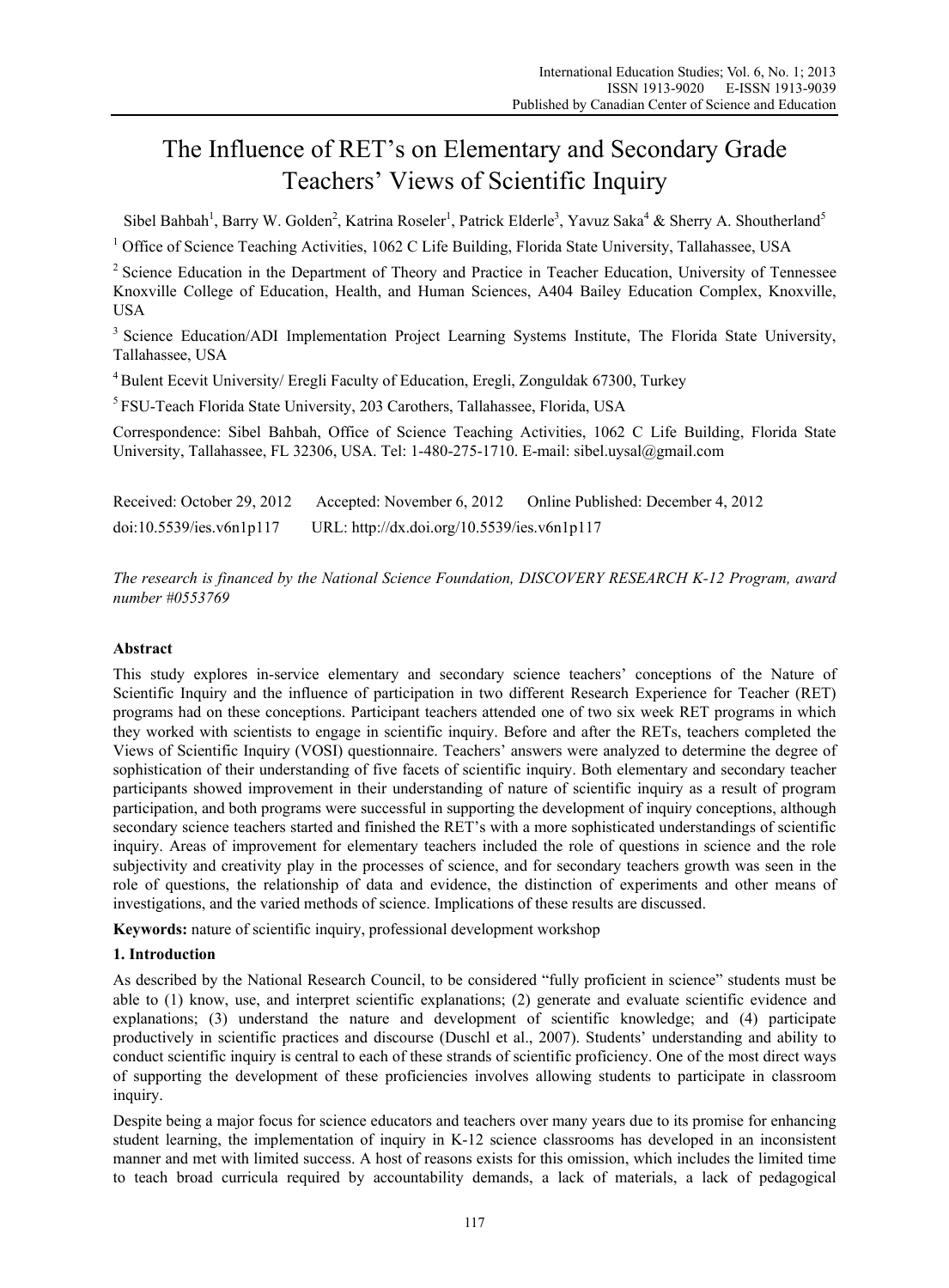knowledge for inquiry, and scant curricular materials (Abrams, Southerland & Silva, 2008). Among these barriers to classroom inquiry and perhaps one of the most influential barriers is teachers' limited knowledge of scientific inquiry. Simply put, it is difficult to teach what one does not understand, and just as this is true for views of the nature of science (Blanchard, Southerland & Granger, 2009), there is substantial evidence to suggest that most science teachers do not have an adequate understanding of scientific inquiry—that is they do not understand how science is done.

According to Schwartz, Lederman and Lederman (2008), an understanding of scientific inquiry "relates to what/why scientists work as they do and how that knowledge is accepted within the scientific community" (p. 2). The understanding of the nature of scientific inquiry (NOSI) is often conflated with the nature of science (NOS), with the key distinction being that while the nature of science focuses on the products of inquiry, the nature of science inquiry focuses on the process of inquiry (Schwartz et al., 2008).

Just as distinctions should be drawn between teachers' understanding of NOS and NOSI, it is necessary to distinguish between teachers understandings and enactment of classroom inquiry and their understandings of scientific inquiry. Although a significant body of research exists concerning teachers' abilities to enact inquiry in the classroom (Abrams et al., 2008; Capps, Crawford, & Constas, 2012), far less research explores teachers' understanding of scientific inquiry (Schwartz et al., 2008). While one's understanding of scientific inquiry may influence their knowledge of classroom inquiry, it is important to recognize that these two are interrelated but distinct constructs. Schwartz et al. (2008) describe that the general concepts addressed in a robust understanding of scientific inquiry include:

- 1) Questions guide investigations
- 2) There are multiple methods of investigation
- 3) There are multiple purposes of scientific investigations
- 4) Justification for scientific knowledge
- 5) Recognition and handling of anomalous data
- 6) Resources, roles and distinctions between scientific data and evidence
- 7) The community of practice of science.

Although scientific inquiry is a unique construct, teachers' understanding of NOSI can be enhanced through concerted professional development. Lederman and Lederman (2008) in their case study of an elementary teacher's growth during professional development targeting the nature of science and scientific inquiry describe that at the outset of instruction, the teacher understood science to require a linear, step-by-step process that is controlled and objective, leading to a singular correct answer. After participation in project ICAN, the teacher came to understand that there is no universal step-by-step scientific method and that there are multiple methods accepted in science. She also came to understand that science begins with a question that then guides the procedures used in its investigation.

Cakir (2004) examined the development of preservice secondary science teachers' understanding of nature of science and scientific inquiry (NOS and NOSI) as a result of engagement with a computer simulation targeting Mendelian genetics concepts. Before participation, the teachers held uninformed understandings of these constructs. Afterwards, the participants developed a more informed understanding along the following lines: (a) the iterative nature of scientific inquiry; (b) the tentativeness of specific knowledge claims; (c) the degree to which scientists rely on empirical data, as well as broader conceptual and metaphysical commitments, to assess models and to direct future inquiries; (d) the need for conceptual consistency; (e) multiple methods of investigations and multiple interpretations of data; and (f) social and cultural aspects of scientific inquiry. Again, professional development experiences evince promise in developing two specific aspects of a teachers' views of scientific inquiry—specifically that there are multiple methods of investigations and multiple valid interpretations of a data set.

Traditional conceptualizations of science are not held only by educators. Kennedy, Yezierski, and Herrington (2008) demonstrated that chemistry college faculty, undergraduate science majors and chemistry teachers hold a deep understanding of content although they maintain naïve conceptions of a singular scientific method and the idea that the processes of science properly followed allow for the identification of a 'truth' about nature. These results provide evidence that understandings of scientific inquiry develop separately from understanding of science content knowledge.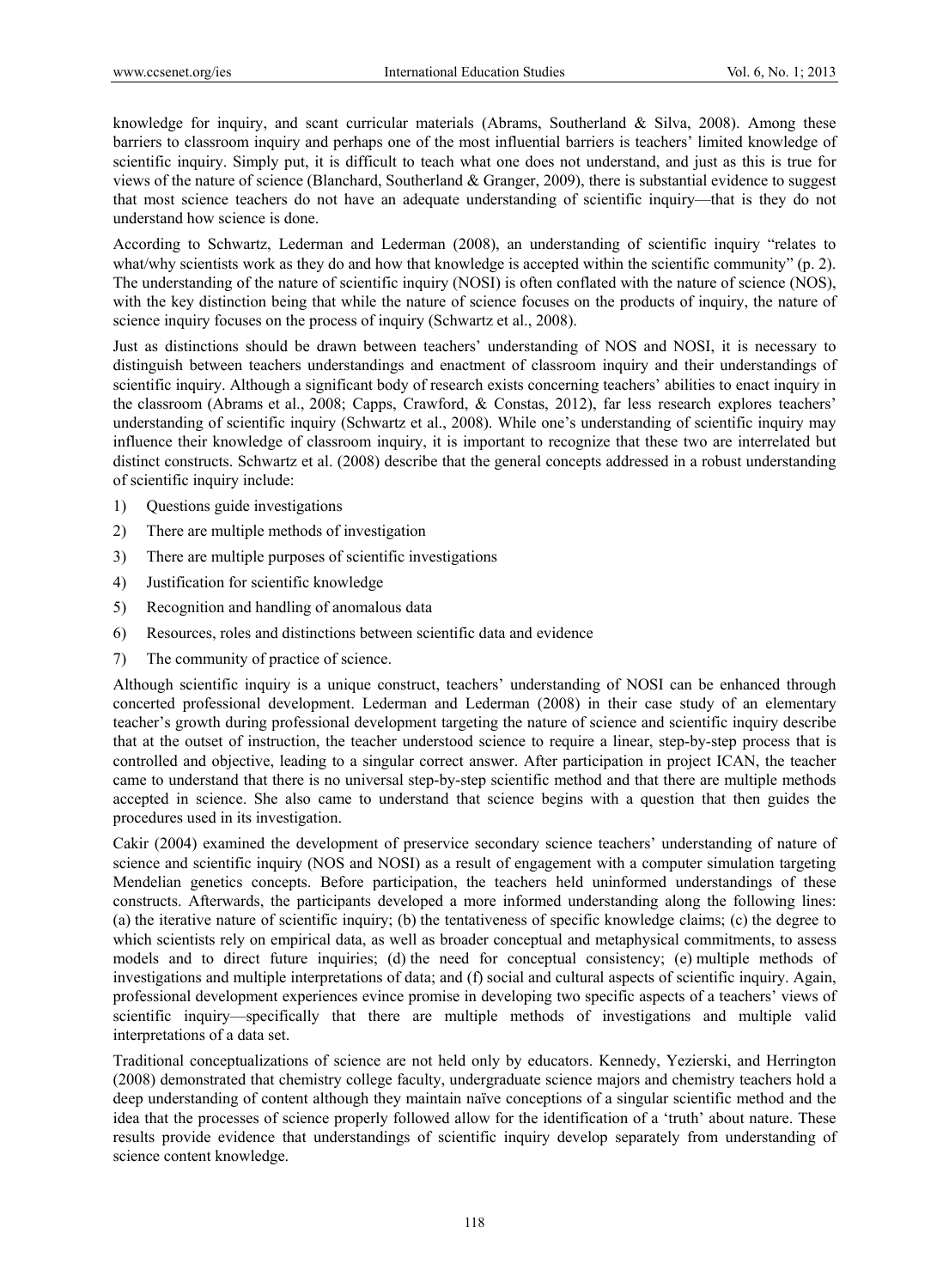Although work focusing on learner's understandings of scientific inquiry is far more sparse than work focusing on the nature of science (Khishfe &Abd-El Khalick, 2002), scholars acknowledge that the two can and should go "hand in hand" in instruction (Lederman & Lederman, 2008). If the teacher education community is to help prepare teachers to structure science instruction in ways that will enhance students' science proficiency, we must focus on ways to support teachers' development of their knowledge in this area. Further research remains necessary in describing teachers' understandings of the processes of science, the way in which science develops the knowledge it produces, as well as describing the effectiveness of professional development efforts in shaping teachers' knowledge in this area (Capps et al., 2012).

One form of professional development that has particular promise in shaping teachers' understanding of scientific inquiry involves Research Experience for Teachers (RET), often supported by the National Science Foundation. Many RET programs now exist and nearly as many different strategies are used by those programs to support teachers' needs (Granger & Hernkind, 1999). The traditional format is for the RET to place teachers in the research lab of a practicing scientist (Schwartz, Westerlund, Garcia, & Taylor, 2010). Another, less common format for an RET experience combines science content experience with immersion in a model of inquiry-based science teaching (Blanchard et al., 2009). The difference between the two models concerns the relative weight each places on engaging in scientific research versus an emphasis on understanding the role of scientific inquiry in meaningful science teaching. Although different approaches may produce different benefits for teachers, the impact of these different models on teachers' understanding of scientific inquiry remains unknown and serves as the focus of the study described here.

## **2. Research Question**

As part of a larger research project, in this research we sought to describe how participation in two contrasting RET programs supported the development of teachers' understandings of the NOSI. In this effort our research questions included:

- 1) Does participation in a Research Experience for Teachers Program shape science teachers' understandings of scientific inquiry?
- 2) What are the patterns of change in teachers' understanding of scientific inquiry as a result of participation in RET programs?
- 3) Is there a difference in the effectiveness of two different models for RET programs (SciPed and SciRes) in shaping elementary and secondary teachers' understanding of scientific inquiry?

## **3***.* **Methods**

This research project is part of a larger project examining the influence of RET programs on teachers knowledge, beliefs and classroom practices (see Golden et al., 2011 for an extended examination of the wider study). The research examined here used data gathered from teachers before and after participation in one of two RET professional development experiences to track the changes in their understandings of scientific inquiry

## Contexts: Contrasting RET Programs

The regional location of the study centers on a large research extensive university in the Southeast United States. The university in which this study took place is home to two different approaches to Research Experience for Teachers, the Science Research Model and the Science Pedagogy Model.

## *3.1 Science Research (SciRes) RET Model*

Funded by the NSF (supplement to DMR-0084173), this RET program has attracted teachers from eight states. Fifty-six scientists and researchers have served as mentors. The primary focus of the SciRes RET program involves participation in authentic, engaging scientific research. While offering many opportunities for teachers to learn about frontier science and/or rejuvenate their interest in science, the explicit focus on translating these experiences into teachers' practice is precluded by their intense research contexts. The SciRes RET model closely resembles the structure of many RET's nationwide. At the initial stages of this research, the director of the program outlined that the goal of the program is

… to provide teachers with a real world research experiences. So, the purpose as far as the Center is concerned is to get teachers involved in real research, not a project but real research. Sometimes, that is doing part of what the researchers are already doing in their lab. And sometimes, the researcher and the teacher come up with the project. They can do while they are here but it has to be research-based. (Director of SciRes Model, personal interview)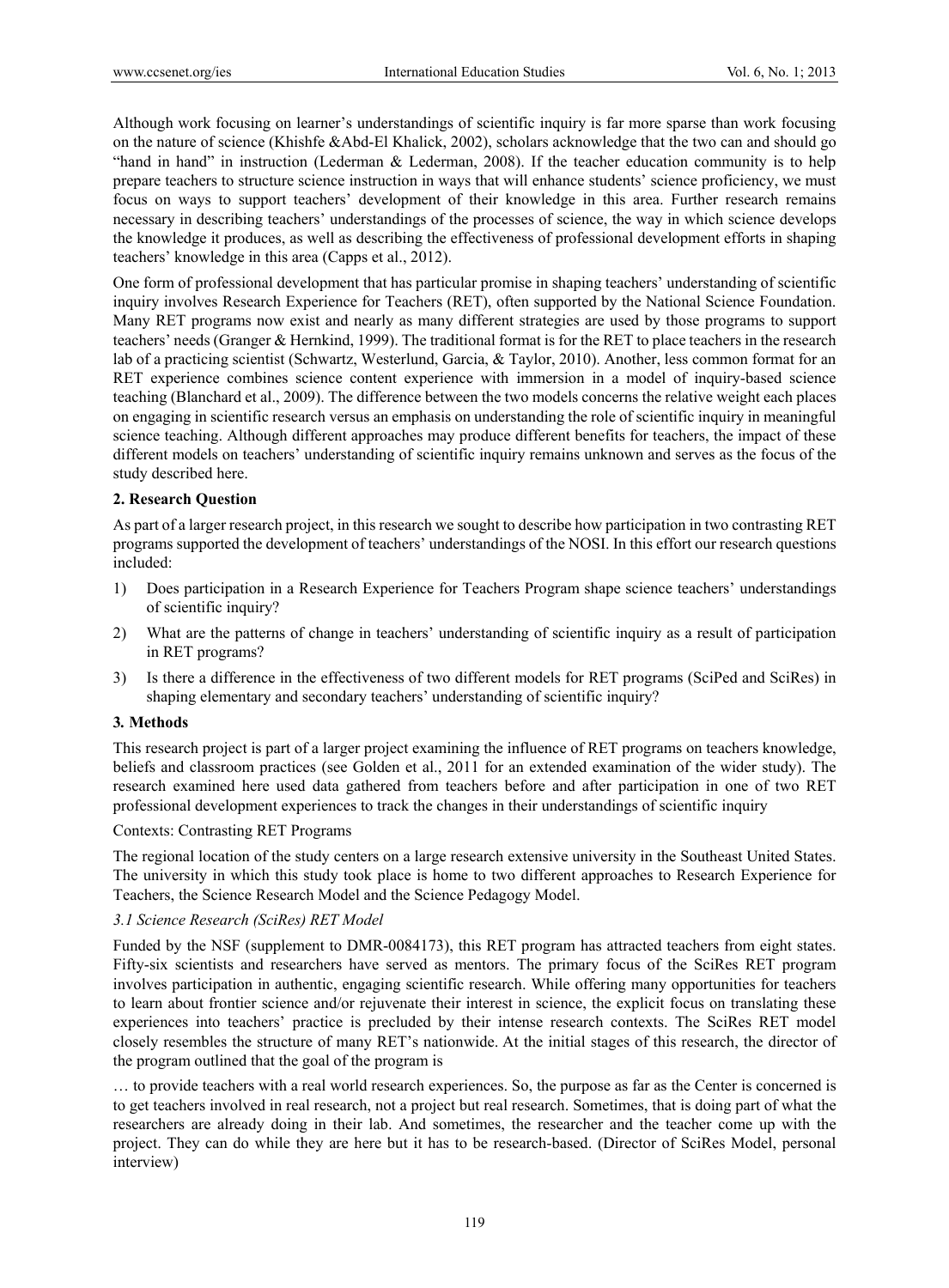All participating teachers are placed in one facility, the International Magnetic Laboratory (IML), for 6 weeks during the summer. A typical day consists of 6 hours in the laboratory and 2 hours in one of the following activities: science seminar, colloquium, workshop-type teaching sessions, strategy sharing, or peer mentoring. On a weekly and rotating basis, the participants are asked to conduct an inquiry lesson from their own classrooms with the others, and a reflective discussion about the activity follows.

Having teachers participate in authentic, on-going scientific research is the primary goal for the program, and because there is such a wide variety of research conducted at the IML, teachers are exposed to diverse research areas. Research at the IML spans all disciplines of science–biology, chemistry, physics, medicine, earth science–and, while teachers work in only one lab, through the seminars and colloquia, they are exposed to research from all areas of the laboratory. Additionally once during their time at the ILM, individual teachers engage the rest group a tour of their laboratory space and describe the nature of their work and research in that space.

## *3.2 Science Pedagogy (SciPed) RET Model*

Developed with funding from the NSF (ESI-9819431), the SciPed Model engages teachers in scientific research *and* an in-depth study of what this means for their teaching practice. During the past several years, over 120 elementary-, middle-, and high-school teachers have participated in the SciPed RET program. This RET was designed with the assumption that research experience offered in tandem with reflection on the teaching of inquiry is essential for teachers to internalize aspects of inquiry.

In the SciPed model, a veteran research scientist and one master teacher are involved full-time for 6-weeks working alongside participating teachers in all research and pedagogy sessions. Teachers experience all stages of scientific inquiry including original observation of a scientific phenomenon; development of their own research questions and hypotheses about it; development of the research methodology to test their hypotheses; the process of research; data organization and analysis; and reporting of results.

Specifically, the SciPed RET provides teachers with experience in making original observations on marine organisms to arouse their curiosity. They perform short-term research in ecology and ethology, research that does not require extensive prior subject-matter expertise on their part or complicated instrumentation. Structured inquiry, facilitated by program staff, begins with the teachers' observations, extends through hypothesis development and testing, data analysis, interpretation, and reporting of results. The scientists guide but do not prescribe the research process, so each individual makes an intellectual investment in the discovery of knowledge that is new to the teacher (if not to science). Drawing from their science research, teachers engage in reflection upon the pedagogical features of their research experience using a hermeneutic dialectic (discussion / journal writing / written instructor responses / discussion / journal clarification / written instructor responses) process. A master teacher, a facilitator in the program, explained the goal of the program as "to help teachers implement more inquiry-based teaching into their teaching practice" (Master teacher, OSTA, personal interview).

## *3.3 Participants*

This study was conducted on three cohorts of elementary and secondary teachers who participated in the programs during the summers of 2008, 2009 and 2010. (See table 1). The average number of years of teaching experience for the group approached 9 years, with most participants coming into the programs with 4 years of experience. In terms of gender, 53 participant teachers were female and 35 of them were male teachers. The group was also diverse in terms of the amount and nature of professional preparation and professional development experienced. The one factor that spans each of them was their willingness to engage in extensive professional development as represented by their application to the RET programs.

| Grade Level | SciPed | <b>SciRes</b> | Total |
|-------------|--------|---------------|-------|
| Elementary  |        |               | 22    |
| Secondary   | 18     |               | 33    |
| Total       | 29     | 26            | 88    |
|             |        |               |       |

Table 1. Grade level distribution of teacher participants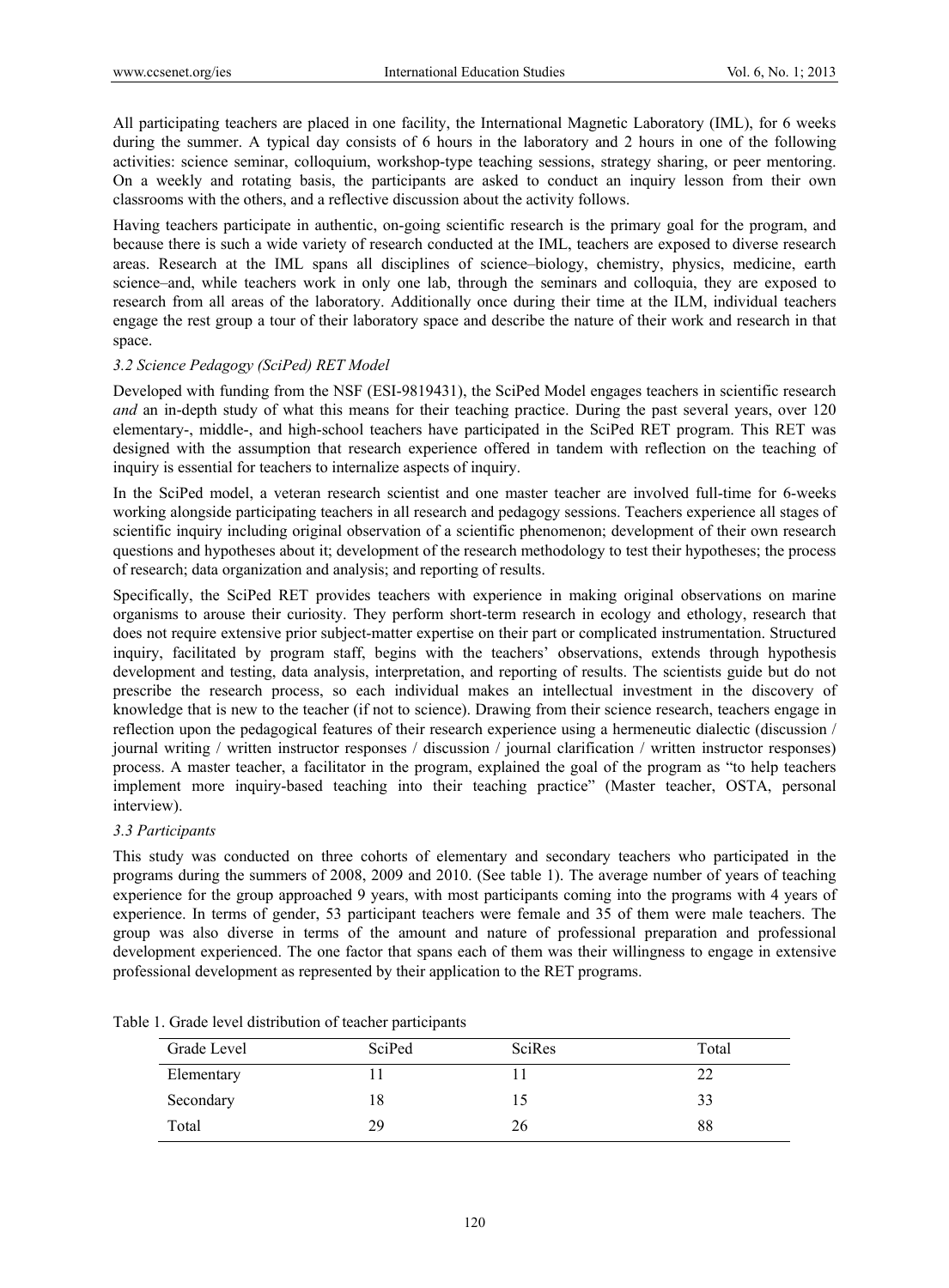## *3.4 Data Collection*

Data were collected using the Views of Scientific Inquiry (VOSI) instrument appropriate for their grade level teaching placement. The VOSI is a multi-item open-ended survey that measures a range of conceptions related to scientific inquiry developed by Schwartz et al (2008). (See Appendix A for the survey.) The version of the survey employed for this study assessed five aspects of teachers' understanding of the nature of scientific inquiry (role of questions in guiding scientific investigations, relationship between data, analysis and evidence, experiments' distinction from other forms of investigation, role of subjectivity and creativity in scientific procedures and the varied methods of science).

Each participant completed the survey before beginning the professional development experience, then again 10 weeks after completion of the program.

## *3.5 Data Analysis*

To assess the open-ended VOSI items for the elementary and secondary instruments, the research team developed a scoring rubric. The researchers, after piloting the rubric with an initial set of VOSI responses, employed a 3 level scoring system to categorize the responses. The three levels were: Naïve, Informed and Sophisticated. Each level scored from 1, 2 and 3 respectively to code each VOSI response. At the outset of coding, two researchers scored each participant's answers separately, then met to discuss their results. The first round of data analysis on 20 surveys resulted in a low inter-rater reliability, as measured by Cohen's Kappa (1968) (0.48). Further iterations of this process allowed for modification and refinement, developing consensus around a final version of the VOSI rubric. (See Appendix A for the final scoring rubric.) The researchers achieved substantial agreement (K =  $0.78$ ) using this final version of the VOSI rubric to analyze 41 sets of responses from subjects. Four researchers were assigned to score half of the remaining VOSI questionnaires, both pre and post, resulting in two scores per question for each VOSI instrument. When score discrepancies occurred, a third researcher scored the item and the majority score was taken.

Pre and post VOSI survey data were analyzed using the VOSI rubric to assess a respondent's view of scientific inquiry. For quantitative analyses, 'Naïve' views of science inquiry received a score of one; 'Informed' views received a two; and 'Sophisticated' views were scored as a three. An overall VOSI score was calculated for each teacher based on the scores given the responses to each of the questions, which were used in further statistical analyses comparing the two RET programs. Independent t-tests and paired sample t-tests were used to gauge statistical significance between and among group scores.

## **4. Results**

# *4.1 Does Participation in a Research Experience for Teachers Program Shape Science Teachers' Understanding of Scientific Inquiry?*

As shown in figure 1, which includes data from all teachers participating in both programs, teachers entered the program with a somewhat informed understanding of scientific inquiry (indicated by mean VOSI score for incoming teachers of 1.75 out of 3). Participation in RET programs allowed for the modest development of the teachers' understandings of the nature of scientific inquiry, as measured by changes in their scores on the VOSI instrument (with the mean scores after the program increasing to 2.07). There was a statistically significant difference between teachers' scores before (m=1.75  $\pm$  0.548) and after (2.07 $\pm$  0.525) participation in an RET program ( $n=55$ ),  $t/54$ ) = 6.67,  $p<001$ . Thus, teachers enhanced their understanding of inquiry after participating in either of the RET programs.



Figure 1. Changes in understanding of scientific inquiry--Whole group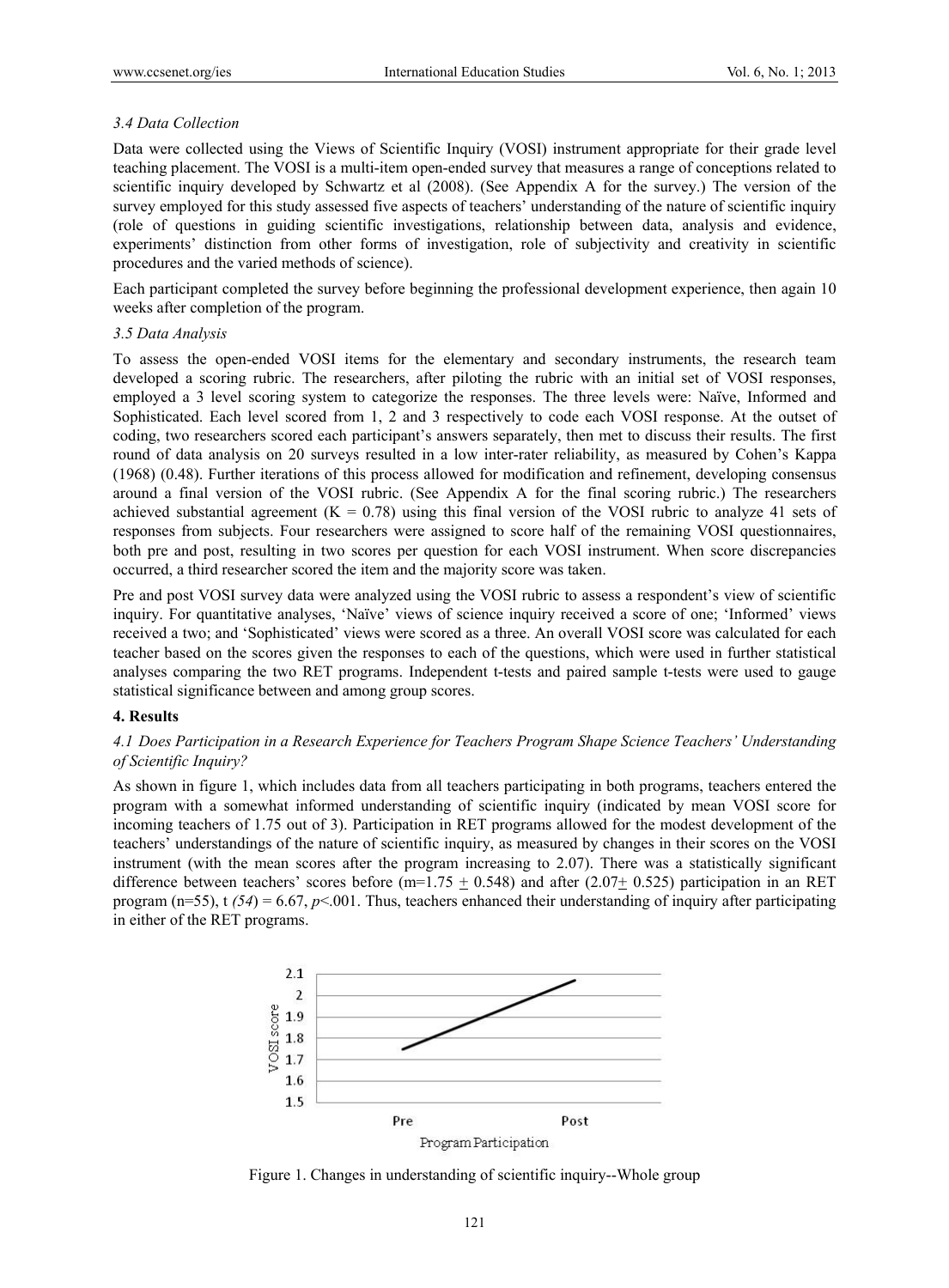As shown in figure 2, secondary teachers entered and left the RET experience with a stronger understanding of inquiry (Before: m=1.97+ 0.563; After: m=2.24+ 0.517) than their elementary counterparts (Before: m=1.45+ 0.284; After: m=1.82+ 0.454), but as shown in figure 2, elementary teachers did experience a notable improvement in their understanding of inquiry. There was a statistically significant change in secondary science teachers' scores before (1.97 $\pm$  0.563) and after (2.24 $\pm$  0.517) participation in the program (n=33), t (32) = 4.80, *p*<.001. The elementary teachers showed a statistically significant difference in VOSI scores before (1.45+ 0.284) and after (1.82+ 0.454) participating in the program  $(n=22)$ ,  $t(21) = 3.82$ ,  $p<.001$ . These data suggest that teachers' knowledge both elementary and secondary changed after having participated in an RET experience. However, a different analysis is needed to determine what aspects of their knowledge is influenced by the RET experience.



Figure 2. Changes in understanding of scientific inquiry--secondary and elementary grade level teachers

# *4.2 What are the Patterns of Change in Teachers' Understanding of Inquiry as a Result of Participation in RET Programs?*

## 4.2.1 Elementary Teachers

Elementary teachers started the summer workshop with fairly naïve understandings regarding the nature of scientific inquiry (see table 2). For each of the constructs measured, the majority of teachers held naïve conceptions, except for of the role of questions in guiding scientific investigations, with 50% of the elementary teachers held informed conceptions of the role of questions. As they entered the RET experience, the elementary teachers struggled particularly to understand the role of subjectivity and creativity in the procedures of science (68% of the elementary teachers held naïve conceptions of this idea) and the distinction between experiments and other forms of investigation (68% of the teachers held naïve conceptions on this conception), Also, not surprisingly, many of the elementary teachers entered the RET experience with an emphasis on a singular scientific method (64% held naïve conceptions about the scientific method and no one held a sophisticated understanding of this construct).

Table 2. Categories of elementary science teachers' VOSI responses before and after RET participation

|                                                                 | <b>Elementary Teachers</b> |         |               |            |         |                |                     |          |               |  |
|-----------------------------------------------------------------|----------------------------|---------|---------------|------------|---------|----------------|---------------------|----------|---------------|--|
|                                                                 | Incoming %                 |         |               | Outgoing % |         |                | Percentage Change % |          |               |  |
| Conception of Inquiry                                           | Vaive                      | nformed | Sophisticated | Vaive      | mformed | Sophisticated  | Vaive               | Informed | Sophisticated |  |
| Role of Questions in Guiding Scientific<br>Investigations       | 41                         | 50      | 9             | 18         | 59      | 23             | $-23$               | 9        | 14            |  |
| Relationship between data, analysis and evidence                | 54                         | 41      | 5             | 45         | 32      | 23             | $-9$                | $-9$     | 18            |  |
| Experiments' distinction from other forms of<br>investigation   | 68                         | 27      | 5             | 60         | 36      | $\overline{4}$ | -8                  | 9        | $-1$          |  |
| Role of subjectivity and creativity in scientific<br>procedures | 68                         | 27      | 5             | 23         | 59      | 18             | $-45$               | 32       | 13            |  |
| The varied methods of science                                   | 64                         | 36      | $\theta$      | 55         | 41      | 4              | -9                  | 5        | 4             |  |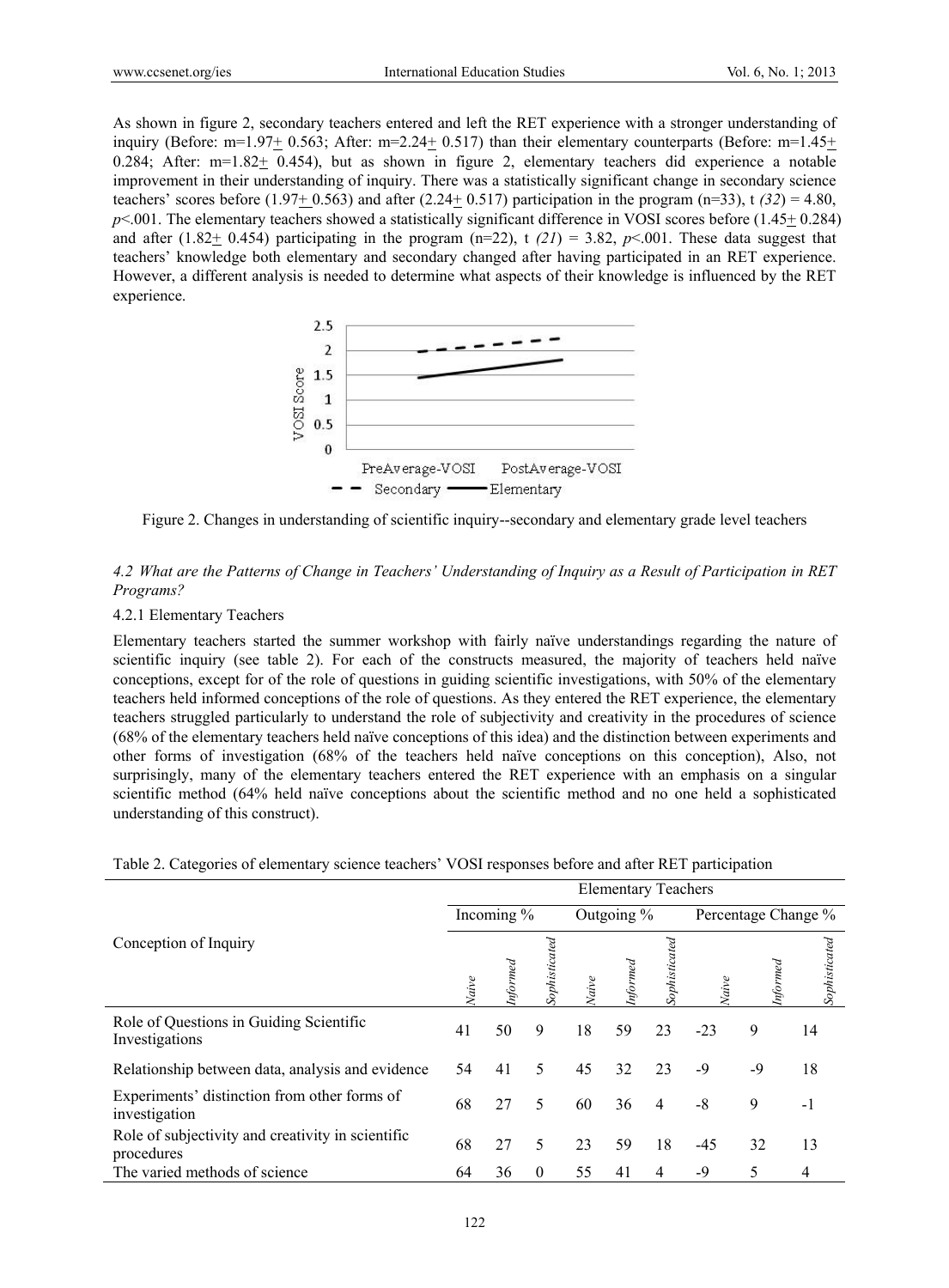After their RET experiences, the elementary teachers' views of NOSI became more informed, with the majority holding informed views for the role of questions and the role of subjectivity and creativity and appropriate responses to anomalous data (see table 2). Conceptions which the majority of teachers still held naïve views after program participation included the distinction of experiments and other forms of investigations and recognition of the varied methods employed in science. The elementary teachers' views of the relationship between data, analysis and evidence developed slightly.

Table 3 demonstrates the greatest degree of movement toward a sophisticated understanding of the elements of NOSI was found in elementary teachers' views of the role of subjectivity and creativity. Notable gains were also seen in the role of questions. In contrast, the other conceptions of scientific inquiry showed less robust patterns of change towards sophistication.

|        | Conception of scientific inquiry |                      |                                |                                            |                                   |                                 |  |  |
|--------|----------------------------------|----------------------|--------------------------------|--------------------------------------------|-----------------------------------|---------------------------------|--|--|
| Group  | Direction of<br>Movement         | Role of<br>Questions | Data,<br>analysis,<br>evidence | Experiments<br>vs. other<br>investigations | Subjectivity<br>and<br>Creativity | Varied<br>Methods<br>of Science |  |  |
|        | Less<br>Sophisticated            |                      | 3                              | 4                                          | $\boldsymbol{0}$                  | $\overline{2}$                  |  |  |
| Whole  | No Change                        | 15                   | 12                             | 11                                         | 12                                | 15                              |  |  |
|        | More<br>Sophisticated            | 6                    | 7                              | 7                                          | 10                                | 5                               |  |  |
|        | Less<br>Sophisticated            | $\theta$             | 1                              | $\overline{2}$                             | $\theta$                          | $\theta$                        |  |  |
| SciRes | No Change                        | 8                    | 7                              | 6                                          | 7                                 | 9                               |  |  |
|        | More<br>Sophisticated            | 3                    | 3                              | 3                                          | 4                                 | 2                               |  |  |
|        | Less<br>Sophisticated            |                      | $\overline{c}$                 | $\overline{2}$                             | $\theta$                          | $\overline{c}$                  |  |  |
| SciPed | No Change                        | 7                    | 5                              | 7                                          | 5                                 | 6                               |  |  |
|        | More<br>Sophisticated            | 3                    | 4                              | $\overline{2}$                             | 6                                 | 3                               |  |  |

Table 3. Directionality of the change in elementary teachers' conceptions of scientific inquiry

As shown in Table 4, the differences described above are statistically significant, with the mean of teachers' scores for the two conceptions (role of questions and the role of subjectivity and creativity in inquiry) after the program being statistically different than their scores obtained before the program. No statistically significant differences were found in teachers' understandings of the other conceptions related to scientific inquiry (data, analysis, and evidence, experiments versus other investigations, and the varied methods of science).

Table 4. Comparison of elementary teachers' mean VOSI scores before and after program participation: Paired sample test.

|                                       |                              |                    | Paired Differences         |                           |       |                     |  |  |
|---------------------------------------|------------------------------|--------------------|----------------------------|---------------------------|-------|---------------------|--|--|
|                                       |                              |                    | 95% Confidence Interval of |                           |       |                     |  |  |
|                                       |                              | Std.               |                            | Std. Error the Difference |       | Sig.                |  |  |
|                                       |                              | MeanDeviation      | Mean                       | Lower                     | Upper | $df(2-tailed)$      |  |  |
| Role of Questions                     |                              | PostPre1 .364 .790 | .168                       | .014                      | .714  | $2.16021.042 \cdot$ |  |  |
| Data, Analysis &<br>Evidence          | Post <sub>2</sub><br>$-Pre2$ | .273.827           | .176                       | $-.094$                   | .639  | 1.54721.137         |  |  |
| Experiment vs. other<br>investigation | Post3<br>$-Pre3$             | $.091$ $.811$      | -173                       | $-269$                    | .451  | .526 21.605         |  |  |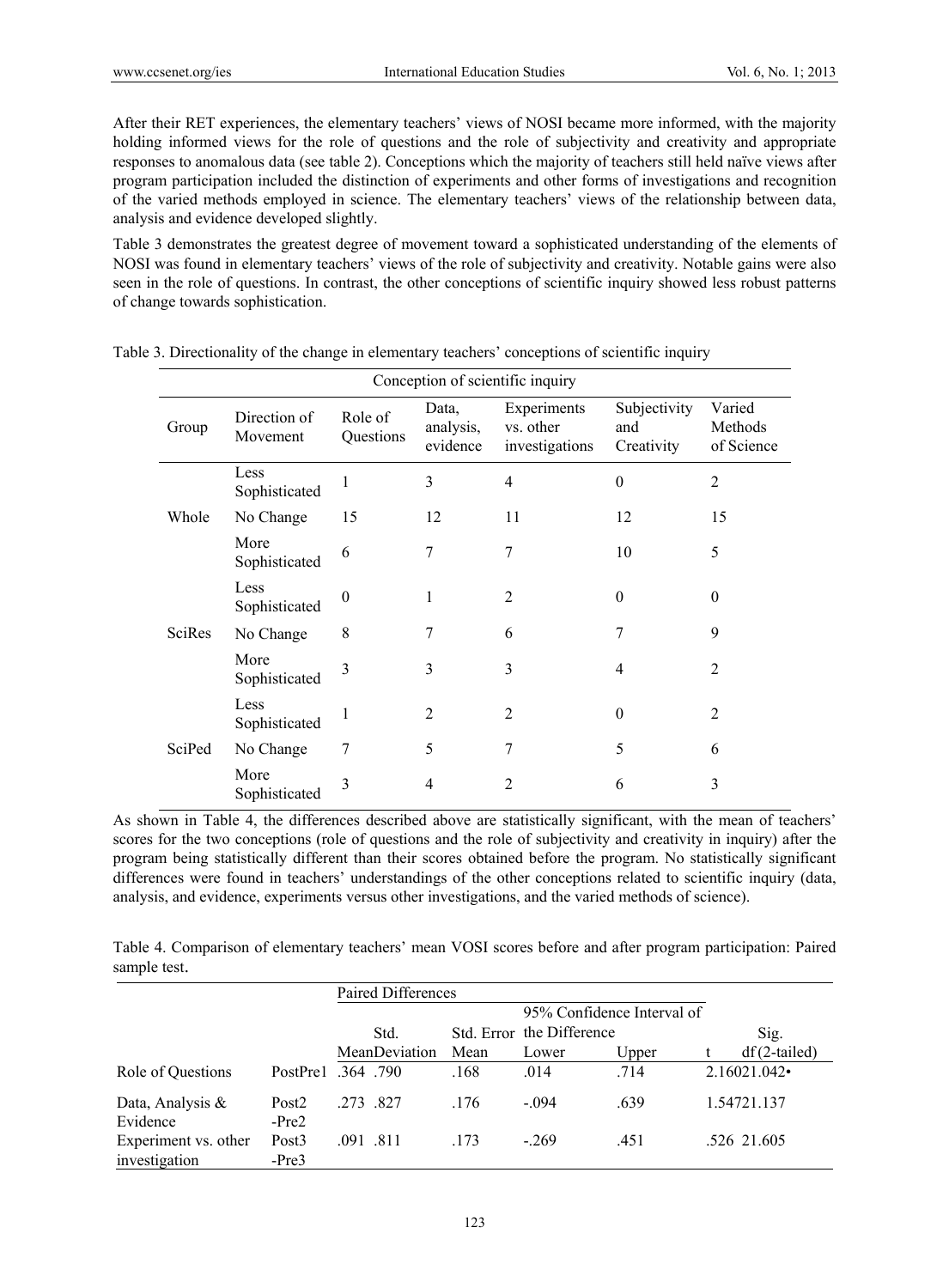| Subjectivity and  | Post6   | .591.734  |     | .265  | .916 | $3.77521.001 \cdot$ |
|-------------------|---------|-----------|-----|-------|------|---------------------|
| Creativity        | -Pre6   |           |     |       |      |                     |
| Varied Methods of | Post4   | .136 .560 | 119 | - 112 | .385 | 1.14221.266         |
| Science           | $-Pre4$ |           |     |       |      |                     |

\*indicates a statistically significant difference.

## 4.2.2 Secondary Teachers

Secondary teachers entered the summer workshop with more sophisticated understandings of the nature of science than their elementary counterparts (see Figure 2). For each of the constructs measured, there were similar distributions of secondary teachers holding naïve, informed or sophisticated views as seen in Table 5. The exception to this trend was found in secondary teachers' understandings of the role of questions in guiding the scientific process, with only 9% of the teachers holding sophisticated view in this area before program participation.

|  | Table 5. Categories of secondary science teachers' VOSI responses before and after RET participation |  |  |
|--|------------------------------------------------------------------------------------------------------|--|--|
|  |                                                                                                      |  |  |

|                                                                 | <b>Secondary Teachers</b> |            |               |       |            |               |       |                        |               |
|-----------------------------------------------------------------|---------------------------|------------|---------------|-------|------------|---------------|-------|------------------------|---------------|
| Conception of Inquiry                                           |                           | Incoming % |               |       | Outgoing % |               |       | Percentage<br>Change % |               |
|                                                                 |                           | nformed    | Sophisticated | Naive | nformed    | Sophisticated | Naive | nformed                | Sophisticated |
| Role of Questions in Guiding Scientific<br>Investigations       | 40                        | 51         | 9             | 24    | 45         | 31            | $-16$ | -6                     | 33            |
| Relationship between data, analysis and<br>evidence             | 40                        | 33         | 27            | 18    | 48         | 34            | $-22$ | 15                     | 7             |
| Experiments' distinction from other forms of<br>investigation   | 27                        | 42         | 31            | 10    | 54         | 36            | $-17$ | 12                     | 5             |
| Role of subjectivity and creativity in scientific<br>procedures | 22                        | 45         | 33            | 12    | 52         | 36            | $-10$ | 7                      | 3             |
| The varied methods of science                                   | 27                        | 30         | 43            | 15    | 21         | 64            | $-12$ | $-9$                   | 21            |

As shown in table 5, after the professional development experience, the secondary teachers' views of the nature of scientific inquiry became more sophisticated, with the majority holding informed views or sophisticated views for all five conceptions measured after program participation. The conception with the largest gain in secondary teachers was the recognition of the varied methods of science.

Not surprisingly, the greatest degree of movement toward a sophisticated understanding was found in the secondary teachers' understandings of role of questions in science (see table 6). The degree of movement seen in the other conceptions was more ambiguous. Statistically speaking, the secondary teachers' conceptions of inquiry were significantly more sophisticated after program participation for all but one conception concerning the recognition of the role of subjectivity and creativity in science (see table 7). This conception demonstrated the smallest increase in sophisticated understandings after program participation, perhaps due to the already large number of teachers that held a sophisticated understanding of this conception before the program began.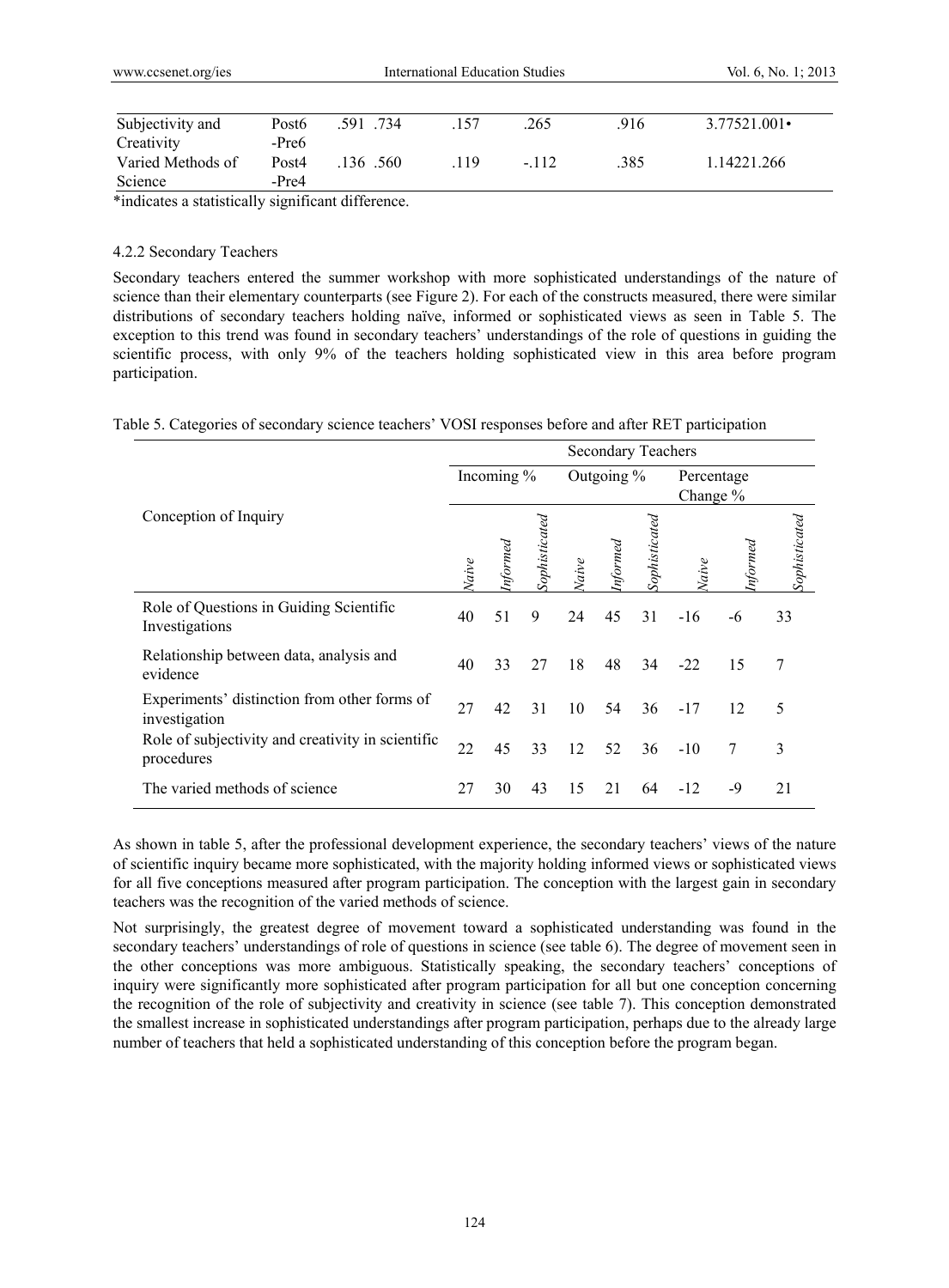| Group         | Direction of<br>Movement | Role of<br>Questions | Data,<br>analysis,<br>evidence | Experiments<br>vs. other<br>investigations | Subjectivity<br>and<br>Creativity | Varied<br>Methods<br>of<br>Science |
|---------------|--------------------------|----------------------|--------------------------------|--------------------------------------------|-----------------------------------|------------------------------------|
|               | Less<br>Sophisticated    |                      | 3                              | 3                                          | 4                                 | 2                                  |
| Whole         | No Change                | 20                   | 19                             | 19                                         | 22                                | 20                                 |
|               | More<br>Sophisticated    | 12                   | 11                             | 11                                         | 7                                 | 11                                 |
|               | Less<br>Sophisticated    |                      | 1                              | $\theta$                                   | 3                                 |                                    |
| <b>SciRes</b> | No Change                | 9                    | 10                             | 8                                          | 8                                 | 7                                  |
|               | More<br>Sophisticated    | 5                    | $\overline{4}$                 | 7                                          | 4                                 | 7                                  |
|               | Less<br>Sophisticated    | $\Omega$             | $\overline{c}$                 | 3                                          | 1                                 | 1                                  |
| SciPed        | No Change                | 11                   | 9                              | 11                                         | 14                                | 13                                 |
|               | More<br>Sophisticated    |                      | 7                              | 4                                          | 3                                 | 4                                  |

| Table 6. Directionality of Change in Secondary Teachers' Conceptions of Scientific Inquiry |  |  |  |
|--------------------------------------------------------------------------------------------|--|--|--|
|                                                                                            |  |  |  |

Table 7. Comparison of Secondary Teachers' Mean VOSI Scores Before and After Program Participation: Paired Samples Test

|                                            |                                       |      | Paired Differences                                                                                             |      |        |                      |       |    |         |
|--------------------------------------------|---------------------------------------|------|----------------------------------------------------------------------------------------------------------------|------|--------|----------------------|-------|----|---------|
|                                            |                                       | Mean | 95% Confidence Interval<br>of the Difference<br>Std. Error<br>Std.<br>Deviation<br>Mean<br>Upper<br>Lower<br>t |      | df     | Sig.<br>$(2-tailed)$ |       |    |         |
| Role of<br>Questions                       | Post1<br>Pre1                         | .364 | .603                                                                                                           | .105 | .150   | .577                 | 3.464 | 32 | $.002*$ |
| Data, Analysis<br>& Evidence               | Post <sub>5</sub><br>Pre <sub>5</sub> | .273 | .674                                                                                                           | .117 | .034   | .512                 | 2.324 | 32 | $.027*$ |
| Experiments<br>vs. other<br>investigations | Post3<br>Pre3                         | .242 | .614                                                                                                           | .107 | .025   | .460                 | 2.268 | 32 | $.030*$ |
| Subjectivity<br>and Creativity Pre4        | Post4                                 | .121 | .781                                                                                                           | .136 | $-156$ | .398                 | .892  | 32 | .379    |
| Varied<br>Methods of<br>Science            | Post <sub>2</sub><br>Pre2             | .333 | .816                                                                                                           | .142 | .044   | .623                 | 2.345 | 32 | $.025*$ |

\*indicates a statistically significant difference

*4.3 Is There a Difference Between the Impact of the Two RET Programs (Sciped and Scires) in Shaping Elementary and Secondary Teachers' Understanding of Scientific Inquiry?* 

Comparing the influence of the two different RET programs on the development of teachers' understanding of scientific inquiry, both programs facilitated improvement in participants' understanding of scientific inquiry, and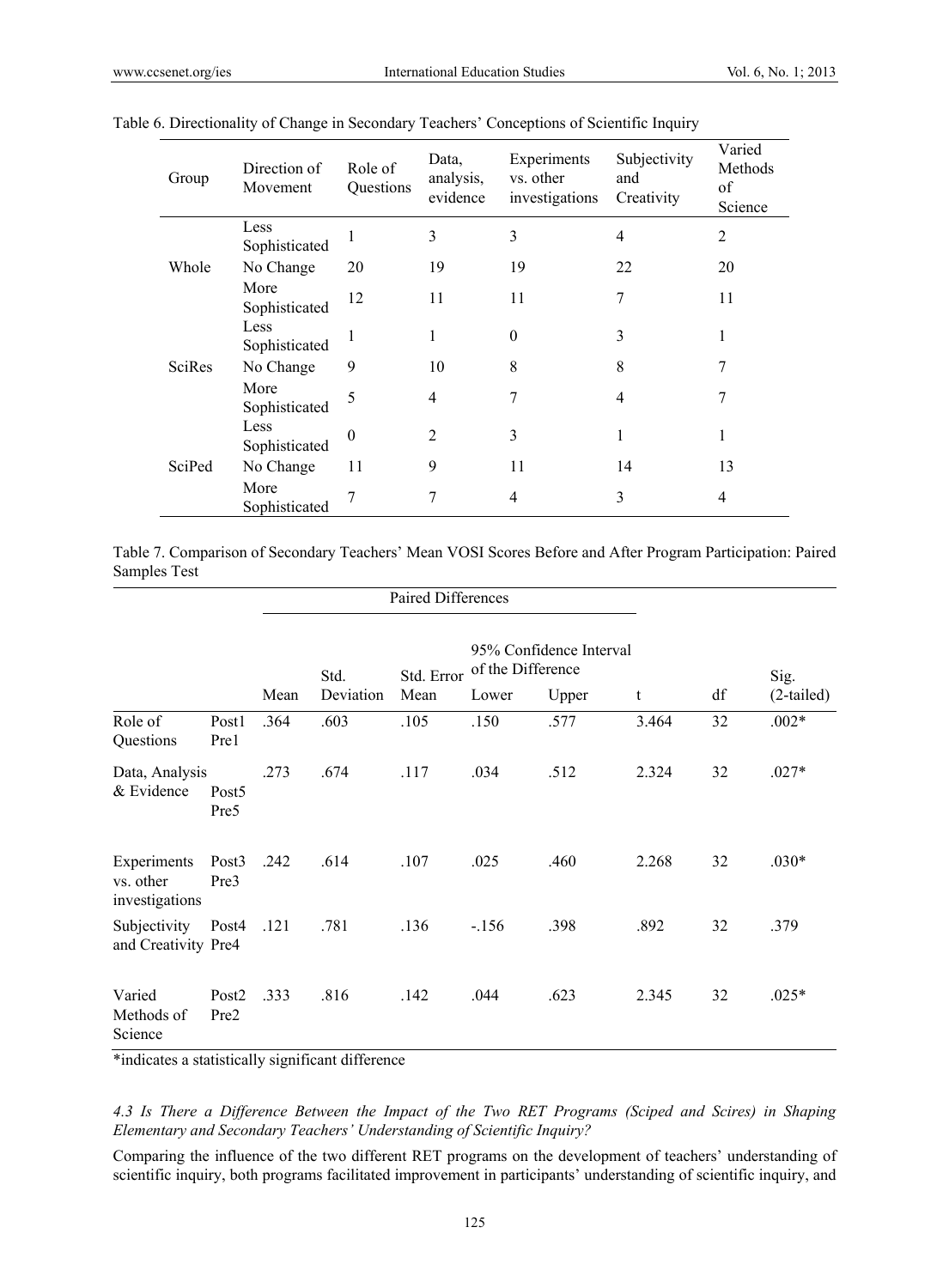both programs were similarly effective in supporting this development. (See figure 3). There was no statistically significant difference between the two programs in terms of teachers' incoming understanding of inquiry [SciPed (m=1.89 + 0.517); SciRes (m=1.60 + 0.551);  $t$  (53) = 1.93, p>.05]. Likewise, at the end of the program there was no significant difference between the SciPed (m=2.14  $\pm$  0.465) and the SciRes (m=1.99  $\pm$  0.582) in their understanding of scientific inquiry, t (53) = 1.132, p>.05. Given the difference in elementary and secondary teachers understanding of scientific inquiry, a different picture may be found when these grade levels are teased apart.



Figure 3. Program comparison of changes in understanding of scientific inquiry

#### 4.3.1 Elementary Teachers

When we examine the data for the elementary teachers and compare the influence of the two different RET programs on their understanding of scientific inquiry, the data suggest that both programs allowed for the development of teachers' understandings. (See figure 4). As suggested in figure 4, there was no statistically significant difference between two programs in terms of teachers' incoming understandings [SciPed (m=1.43  $\pm$ ) 0.34); SciRes (m=1.40  $\pm$  0.27);n=22, *t* (20) =.197, *p*>.05. Thus, the two groups of teachers were remarkably similar in their understanding of scientific inquiry before the beginning the program. It is important to note, there was no difference in the elementary teachers' understanding after the program participation [SciPed (m=1.77 + 0.265); SciRes (m=1.86  $\pm$  0.561); n=22 *t* (20) = .49,  $p$ >.05]. Thus, there were no differences in the influence the two contrasting RET programs had on elementary teachers' understanding of scientific inquiry—they both were similarly effective.



Figure 4. Program comparison of elementary teachers' understanding of scientific inquiry

#### 4.3.2 Secondary Teachers

The data from secondary teachers suggest that both programs allowed for their understanding of scientific inquiry to improve (See figure 5). However, it is important to note that there was a difference between the incoming understanding of secondary teachers across the two programs, with teachers entering the SciPed program demonstrating stronger knowledge of scientific inquiry than teachers entering the SciRes program [Secondary SciPed (m=2.18  $\pm$  0.38), SciRes (m=1.76  $\pm$  0.66)] a difference that is statistically significant *t* (31) = 2.26, *p*<.05. This difference was maintained in terms of teachers' knowledge after the program, with the Secondary teachers in the SciPed program  $(m=2.40 + .389)$  demonstrating a stronger knowledge of scientific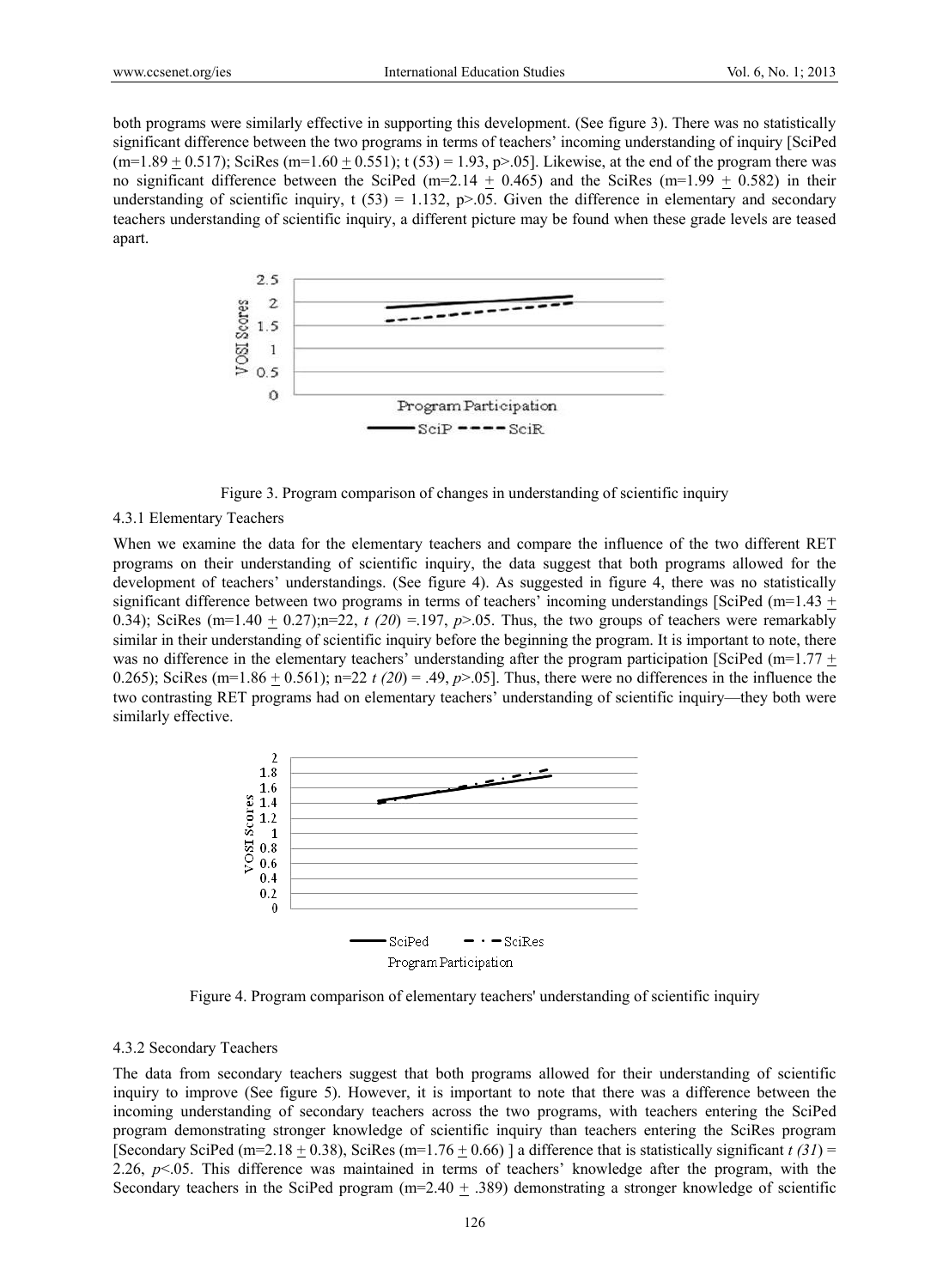inquiry than the teachers in the SciRes program (m=2.08  $\pm$  .599), [*t (31)* = 1.85, *p*>.05] after the end of the RET participation. Thus, the SciPed program attracted teachers with a stronger understanding of scientific inquiry than the SciRes program. Although both programs allowed for the further development of teachers' understanding of inquiry, the initial difference in understandings of inquiry between participants in the programs was maintained.



Figure 5. Program comparison of changes in secondary teachers' understanding of scientific inquiry

#### **5. Discussion**

These findings further support the limited but growing descriptions of teachers' understandings of the nature of science. Echoing the teacher featured in Lederman and Lederman (2008), many of the elementary teachers in this study entered the professional development experience with the understanding that science follows a singular scientific method, as well as failing to distinguish experiments from other means of investigations in science, and understanding science to be a largely objective, uncreative process.

The secondary teachers in this study entered the professional development with a more sophisticated conceptualization of scientific inquiry than their elementary counterparts, holding more informed views of each of the concepts measured (Loucks-Horsley, Love, Stiles, Mundry, & Hewson, 2003). Secondary teachers who selected to participate in a relatively extensive professional development program (six weeks in duration) held an understanding of scientific inquiry that was overall informed at best. The fewest number of secondary teachers held a sophisticated conception of the role of questions in guiding scientific investigations, and the greatest number of teachers held a sophisticated understanding of the varied methods of science.

These findings suggest that both elementary and secondary teachers' understandings of scientific inquiry are limited, echoing what has been described for teachers' understanding of the nature of science (Lederman & Lederman, 2004) and their understandings of classroom inquiry (Abrams et al., 2008). Given the role teachers understandings are thought to play in shaping both what and how science teachers enact curriculum (Schwarz, Weserlund, Garcia & Taylor, 2010), it is clear that efforts to further support science teachers' conceptual development continued to be needed.

The RET programs designed to support teachers' conceptual development around inquiry examined in this study were successful in supporting aspects of teachers' conceptual growth. For elementary teachers, development was seen in teachers' understandings of the role of questions in science and the role that subjectivity and creativity play in the processes of science, and particularly limited learning was documented around conceptions of experiments and their distinctions from other means of investigations and the varied methods of science (as opposed to a singular scientific method). This limited number of teachers that experienced conceptual growth in these two areas suggest that either these conceptions are particularly difficult to influence or the structure of the RET experiences was not conducive to their development for elementary teachers.

For secondary teachers, the RET supported growth in the role of questions, the relationship of data and evidence, the distinction of experiments and other means of investigations, and the varied methods of science. The limited growth seen in secondary teachers' conceptions around the role of subjectivity and creativity in the processes of science could suggest that this conception was particularly difficult to influence or that the RET experience was not the optimal vehicle for instruction around this conception.

The larger amount of growth experienced by secondary teachers compared to elementary teachers is not surprising in light of their deep content knowledge. Their more robust content knowledge at the outset of either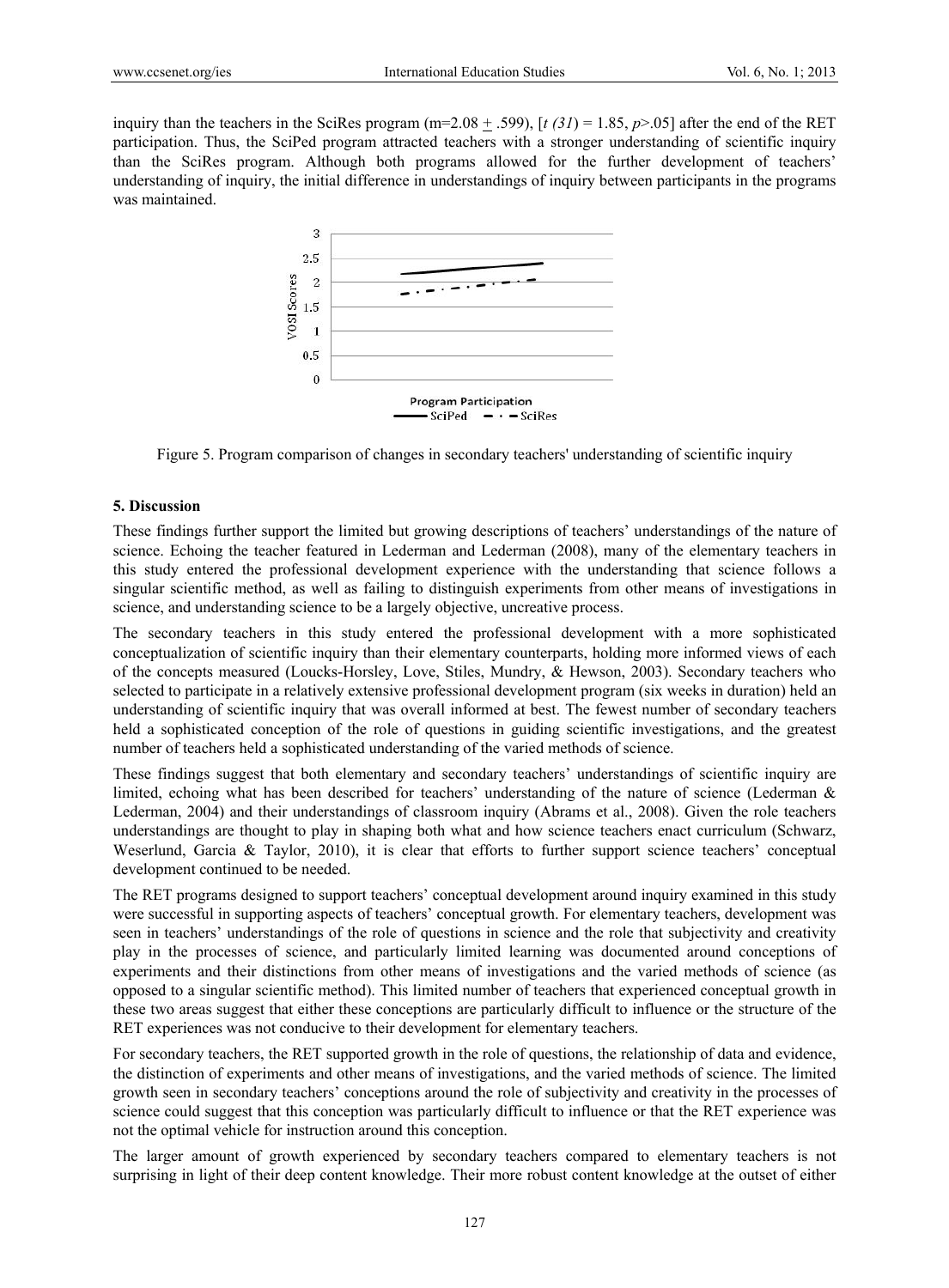RET program made them primed for change as a result of the experience. Perhaps elementary teachers' greater naiveté about the nature of scientific inquiry caused them to be less ready to learn about certain elements of scientific inquiry than their secondary peers. That said, the RET experiences were successful in supporting the learning of elementary teachers. This finding is particularly important since historically, in earlier years, RET experiences were often reserved for secondary teachers, as the experience was considered too challenging for their elementary colleagues.

These findings also suggest that successful RET programs are only moderately successful in improving teachers' understandings of scientific inquiry. Teachers' participation in scientific inquiry at the "elbow" of a scientist was productive in supporting moderate growth in teachers' views about scientific inquiry (Barab & Hay, 2001). However, the limited number of teachers that exited the program demonstrating a sophisticated understanding of scientific inquiry suggests that there is "room" for improvement in the RET experience in terms of its effectiveness in this regard. Indeed, it was hoped that the comparison of the effectiveness of the two very different RET programs would provide some insight into the optimal structure of an RET to support teachers' understanding of scientific inquiry.

There was no difference in the degree to which the different RET experiences supported teachers' knowledge of scientific inquiry, both being moderately successful. Thus, this analysis sheds no light on what sort of experiences are most productive for elementary teachers as there were no obvious differences in the conceptual shifts either program supported. Although both the SciRes and SciPed programs supported the development of secondary teachers' understandings of scientific inquiry, the secondary teachers in the SciPed program exited the program with a stronger knowledge of scientific inquiry than the teachers in the SciRes program. However, these teachers also entered the program with stronger understandings of this construct. The similar slopes seen in figure 5, and the similar patterns of change in conceptions seen in table 7 suggests that both programs supported teacher learning about scientific inquiry. However, the SciPed program was more successful in helping move teachers toward a sophisticated understanding of the role of questions and the relationship of scientific data and evidence. These shifts may be explained by these teachers' participation in all stages of scientific investigations as the science they participated in was in the pursuit of a question they themselves posed as opposed to joining the exploration of a pre-established scientific investigation, a feature of the SciRes program.

In contrast, participation in the SciRes program was more successful in supporting teachers' move toward a sophisticated understanding of the distinction of experiments and other forms of investigation and the varied methods of science. It is plausible that these shifts were enabled by teachers' exposure to a wide range of studies conducted at the International Magnetic Laboratory during their sharing sessions; something not featured in the SciPed program more uniform, experimental, marine focused experience.

## **6. Implications**

Given these findings, it seems appropriate to consider the limited degree of conceptual development experienced by both elementary and secondary teachers despite their engagement in extended, intensive, research-based experiences. This limited degree of learning can perhaps be explained by extending the work of Schwartz, Westerlund, Garcia, & Taylor (2010) from NOS to scientific inquiry. They describe that the "nagging assumption that participation in authentic scientific inquiry is sufficient to engender desired conceptions of NOS" (p. 29) needs to be laid to rest. The research presented suggests that this notion should be extended beyond the nature of science: that is, a sophisticated understanding of the nature of scientific inquiry will not be automatically learned simply by participation in authentic scientific inquiry. Instead, if such learning is to be fostered, it must be the focus of instruction.

Our findings agree others (Barab & Hay, 2001; Blanchard & Sampson, 2011; Capps et al., 2012) who suggest that research experiences and other professional development experiences should be modified to include a more explicit component, to help teachers make sense of their experiences in terms of their own conceptual development. Too, the mixed results obtained when the SciRes and SciPed program suggests that a blend of these two approaches, one that allows teachers to experience all parts of a scientific investigation, be supported in reflecting on that experience, as well as have exposure to a wide range of research approaches may also be required if a sophisticated understanding of scientific inquiry is a goal of the RET program.

Finally, while this research speaks to the degree to which RETs are successful in supporting teachers' learning about inquiry, they fail to allow us to understand the relationship of that knowledge to teacher knowledge of classroom inquiry (as has been posited in the literature), or their classroom practices (Capps et al., 2011). If science educators are to better support teachers' professional development as a vehicle to influence the learning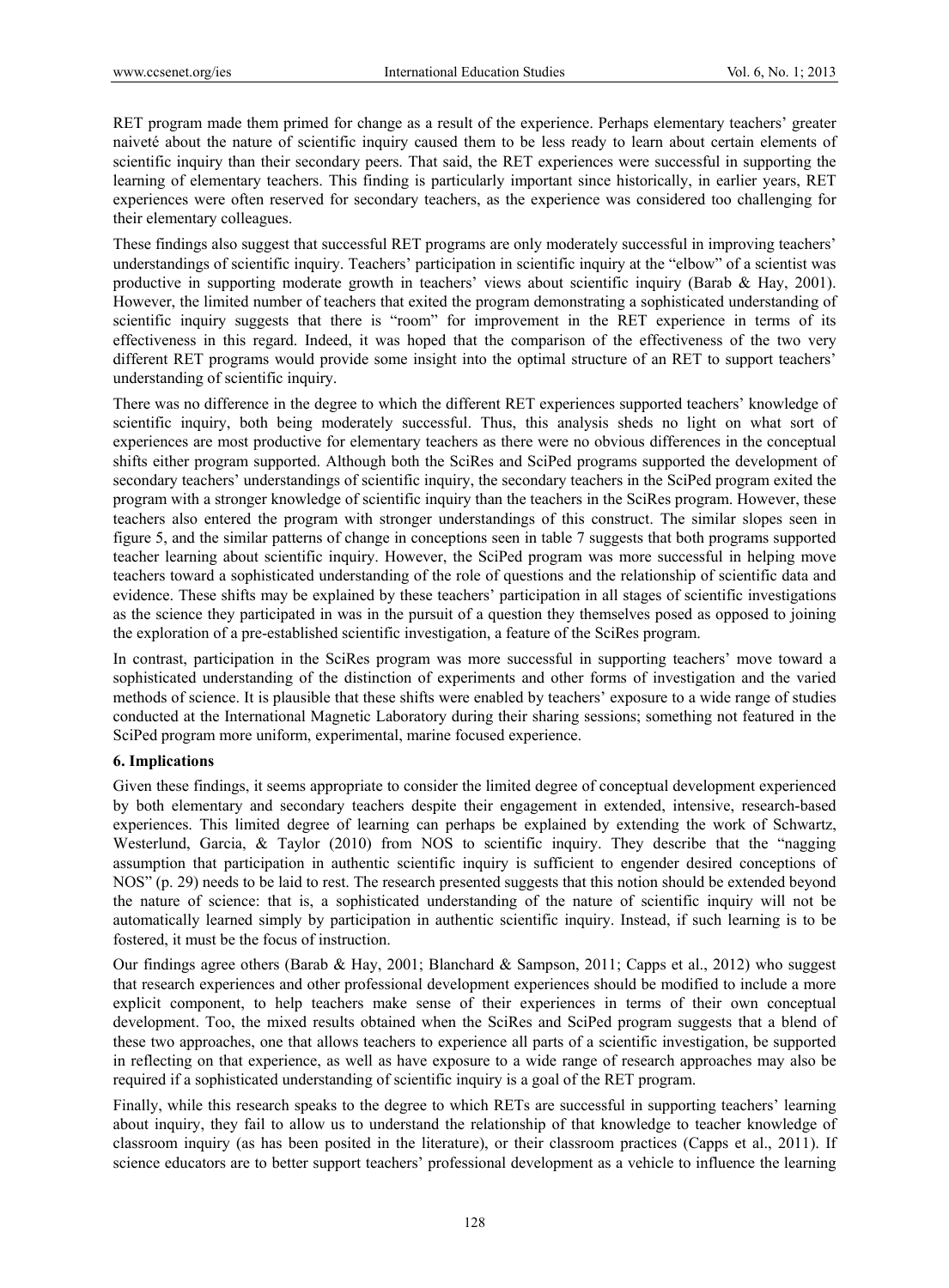of students in science classrooms (Crawford, 2000), this more nuanced line of inquiry warrants sincere attention from researchers and educators.

This research was funded by the National Science Foundation, DISCOVERY RESEARCH K-12 Program, award number #0553769.

#### **References**

- Abrams, E., Southerland, S. A., & Silva, P. (Eds.). (2008). *Inquiry in the classrooms: Realities and Opportunities* Greenwich, CT: Information Age Publishing.
- Akerson, V. L., Abd-El-Khalick, F., & Lederman, N. G. (2000). Influence of a reflective explicit activity-based approach on elementary teachers' conceptions of nature of science. *Journal of research in Science Teaching, 37*(4), 295-317.
- American Association of Advancement of Science. (1993). *Benchmarks for Science Literacy*. Oxford University Press. New York. Retrieved from http://www.project2061.org/publications/bsl/online/ch1/ch1.htm
- Barab, S., & Hay, K. (2001). Doing science at the elbows of experts: Issues related to the science apprenticeship Camp. *Journal of Research in Science Teaching, 38*(1), 70-102.
- Blanchard, M., & Sampson, V. (2011). *A recipe for an effective research experience for teachers (RET): Take two scientists, mix in the national reform goals, blend with authentic research experiences, and add a specific model of inquiry-based instruction.* Paper Presented at the Annual Meeting of the National Association for Research in Science Teaching, Orlando, FL, April, 2011.
- Blanchard, M., Southerland, S. A., & Granger, D. E. (2009). No silver bullet for inquiry: Making sense of teacher change following an inquiry-based research experience for teachers. *Science Education, 93*(2), 322-360*.*
- Cakir, M. (2004). *Exploring Prospective Secondary Science Teachers' Understandings of Scientific Inquiry and Mendelian Genetics Concepts Using Computer Simulation*. Ph. D. Dissertation. The Pennsylvania State University.
- Capps, D. K., Crawford, B. A., & Constas, M. A. (2012). A review of empirical literature on inquiry professional development: Alignment with best practices and a critique of the findings. *Journal of Science Teacher Education, 23*(3), 291-318. http://dx.doi.org/10.1007/s10972-012-9275-2
- Cohen, J. (1968). Weighted kappa: nominal scale agreement with provision for scaled disagreement or partial credit. *Psychological Bulletin, 70*, 213-220.
- Crawford, B. A. (2000). Embracing the essence of inquiry: New roles for science teachers. *Journal of Research in Science Teaching*, *37,* 916-937.
- Duschl, R., Schwingruber, H.A., & Shouse, A.W. (2007). *Taking Science to School*: *Learning and Teaching Science in Grades K-8*. Committee on Science Learning, Washington, D.C.: National Academy Press.
- Golden, B. W., Enderle, P. J., Uysal Bahbah, S., Nguyen, G. N., Koska, B., Roseler, K., Southerland, S. A., & Saka, Y. (2011, April). *Authentic to Whom? A synthesis of research from 3 years of a 5 year comparison of two different models for RET's.* Paper presented at the National Association for Research in Science Teaching. Orlando, FL.
- Granger, D. E., & Herrnkind, W. F. (1999). Field Biology Research Experiences for Teachers: An Effective Model for Inquiry-Based Science Teaching. National Science Foundation Proposal No. ESI-9819431, Author: Tallahassee, FL.
- Kennedy, L.M., Yezierski, E.J., & Herrington, D.G. (2008). Whose science is it anyway? Models of science according to chemistry students, faculty, and teachers. *Science Educator, 17*(1).
- Khishfe, R., & Abd-El Khalick, F. (2002). Influence of Explicit and Reflective versus Implicit Inquiry-Oriented Instruction on Sixth Graders' Views of Nature of Science. *Journal of Research in Science Teaching, 39*(7), 551-578.
- Lederman, J. S., & Lederman, N. G. (2004). *Early Elementary Students' and Teacher's Understandings of*  Nature of Science and Scientific Inquiry: Lessons Learned from Project ICAN. Paper Presented at the Annual Meeting of the National Association for Research in Science Teaching, Vancouver, British Columbia, April, 2004.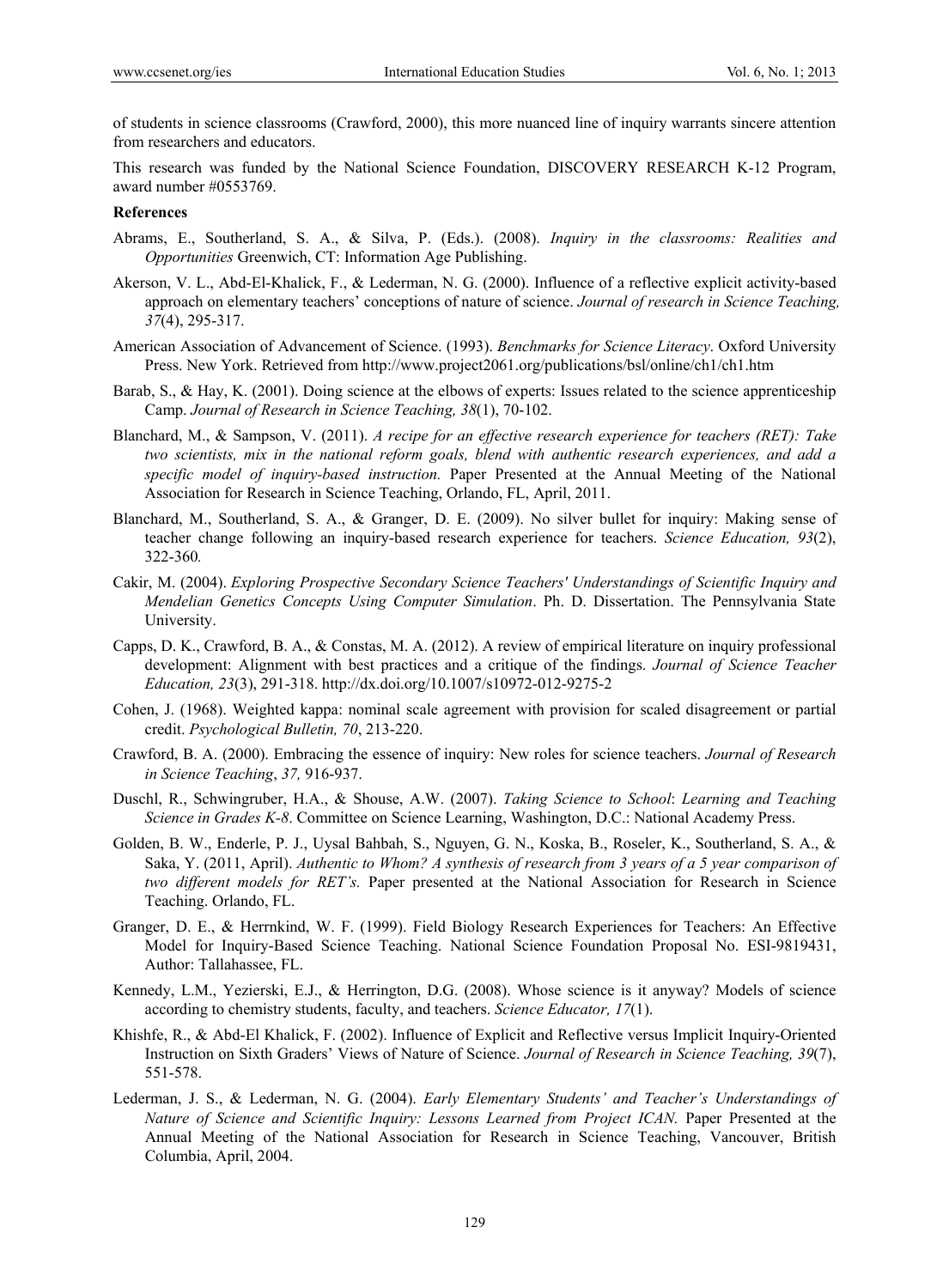Loucks-Horsley, S., Love, N., Stiles, K. E., Mundry, S., & Hewson, P. W. (2003). *Designing professional development for teachers of science and mathematics* (2nd ed.). Thousand Oaks, CA: Corwin Press.

- Schwartz, R. S., Lederman, N., & Lederman, N. (2008, April). An instrument to assess views of scientific inquiry: The VOSI Questionnaire. Paper presented at the international conference of the National Association for Research in Science Teaching, Baltimore, Maryland.
- Schwartz, R. S., Weserlund, J. F., Garcia, D. M., & Taylor, T. A. (2010). The impact of full immersion scientific research experiences on teachers' views of the nature of science. *Electronic Journal of Science Education, 14*(1). Retrieved from http://ejse.southwestern.edu/article/view/7325/5623

#### **Appendix A**

#### **The VOSI Questionnaire and Scoring Rubric**

| <b>Questions and Scoring Rubric-Questions Common to Elementary and Secondary</b>                                                                                                                                                           |                                                                                                                                                             |                                                                                                                                                                                  |  |  |  |  |  |  |
|--------------------------------------------------------------------------------------------------------------------------------------------------------------------------------------------------------------------------------------------|-------------------------------------------------------------------------------------------------------------------------------------------------------------|----------------------------------------------------------------------------------------------------------------------------------------------------------------------------------|--|--|--|--|--|--|
| What types of activities do scientists (e.g., biologists, chemists, physicists, earth scientists) do to learn<br>$\mathbf{1}$ .<br>about the natural world? Discuss how scientists (biologists, chemists, earth scientists) do their work. |                                                                                                                                                             |                                                                                                                                                                                  |  |  |  |  |  |  |
| <b>NAÏVE</b>                                                                                                                                                                                                                               | <b>INFORMED</b>                                                                                                                                             | <b>SOPHISTICATED</b>                                                                                                                                                             |  |  |  |  |  |  |
| The answer focuses on pursuit of<br>truth and/or The Science Method<br>with no mention of the pursuit of<br>scientific questions and/or<br>description of only one type of<br>scientific activity.                                         | The answer focuses on accurate<br>description of at least 2 types of<br>scientific work/process/activity,<br>but little mention of pursuit of<br>questions. | The answer focuses on science<br>starting with pursuit of scientific<br>questions, and may also mention<br>multiple (more than two) accurate<br>descriptions of scientific work. |  |  |  |  |  |  |

2. (a) What does the word "data" mean in science?

(b) Is "data" the same or different from "evidence"? Explain. Assess question two as a whole, looking at both A and B.

| <b>NAÏVE</b>                                                                            | <b>INFORMED</b>                                                                                                                            | <b>SOPHISTICATED</b>                                                                                                          |
|-----------------------------------------------------------------------------------------|--------------------------------------------------------------------------------------------------------------------------------------------|-------------------------------------------------------------------------------------------------------------------------------|
| Answers include: data are only<br>numerical and/or evidence and<br>data are equivalent. | Data can be both qualitative and<br>quantitative; data and evidence are<br>not the same, but the two are not<br>adequately differentiated. | Answers make the distinction<br>between evidence and data, in<br>that evidence is the subjective<br>product of data analysis. |

- 3. A person interested in birds looked at hundreds of different types of birds who eat different types of food. He noticed that birds who eat similar types of food tended to have similar shaped beaks. For example, birds who eat hard shelled nuts have short, strong beaks, and birds who eat insects from tide pools have long, slim beaks. He concluded that there is a relationship between beak shape and the type of food birds eat.
- a. Do you consider this person's investigation to be an experiment? Please explain why or why not.
- b. Do you consider this person's investigation to be scientific? Please explain why or why not by describing what it means to do something "scientifically."

This investigation is / is not (circle one) scientific because....

| <b>NAÏVE</b>                                                                                                                                                                                                          | <b>INFORMED</b>                                                  | <b>SOPHISTICATED</b>                                                                                                                                                    |
|-----------------------------------------------------------------------------------------------------------------------------------------------------------------------------------------------------------------------|------------------------------------------------------------------|-------------------------------------------------------------------------------------------------------------------------------------------------------------------------|
| Identifies scenario is an<br>experiment; or experiments are<br>needed for an investigation to be<br>considered scientific; or it is not<br>characterized as an experiment<br>but poorly or incorrectly<br>elaborated. | Answers include that science is<br>not necessarily experimental. | Answers include the idea that<br>science works via multiple<br>methods and successfully<br>distinguish between the<br>experiments and other forms of<br>investigations. |

4. a) If several scientists, working independently, ask the *same question* and follow the *same procedures* to collect data, will they necessarily come to the *same conclusions*? Explain why or why not.